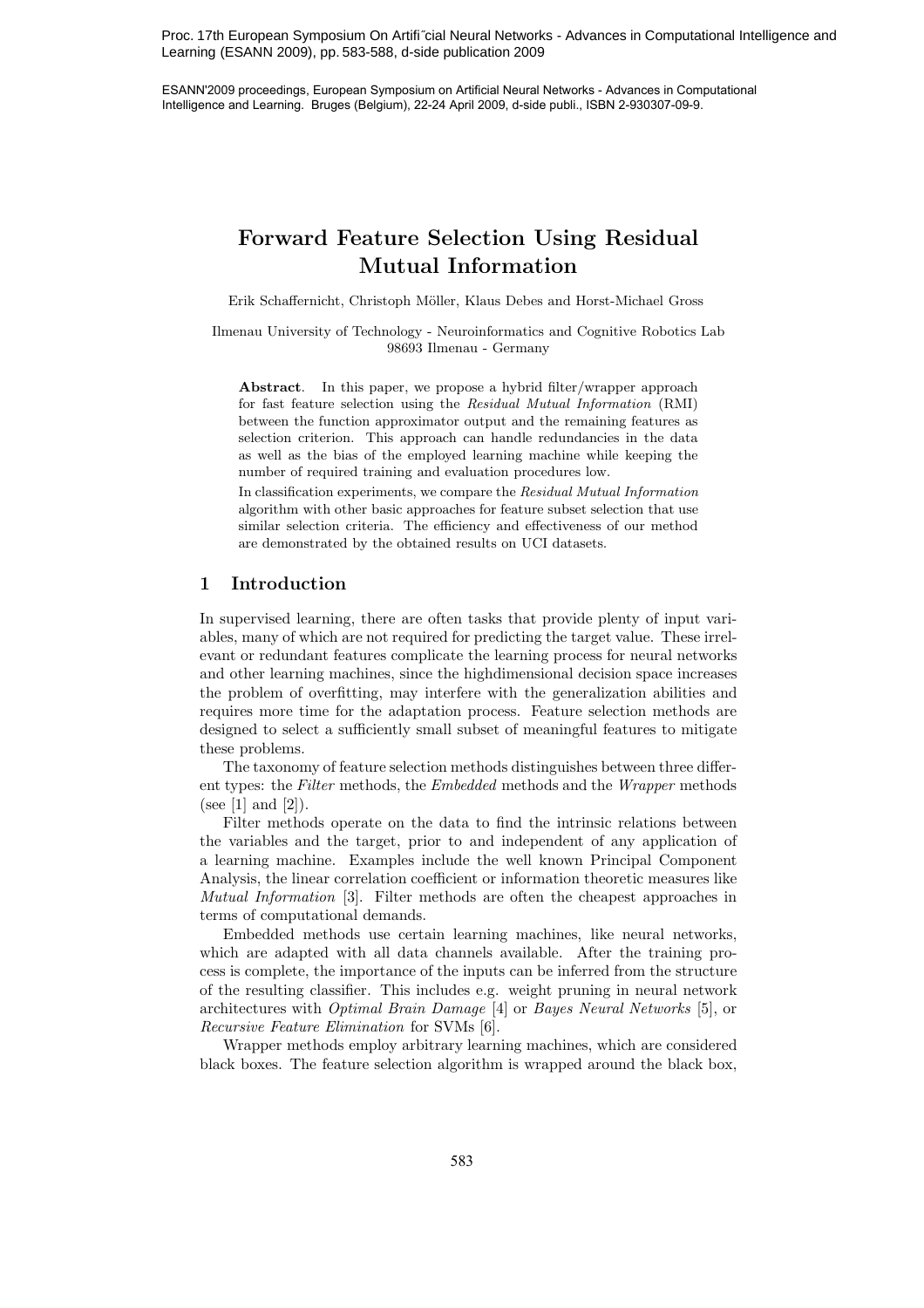hence the name. An interesting feature subset is determined by a search strategy and evaluated with the classifier adapted to this subset. The bias of the learning machine is taken into account opposed to the pure feature relevance determined by a filter method. The advantages of the bias implicit view were discussed e.g. in [1].

The essential disadvantage of wrappers that prevents thire use for large data sets are the associated computational costs. Hence, recent developments aim at combining filter and wrapper methods to speed up the wrapper algorithm by a preprocessing with filter methods. For example [7] applies a *Mutual Information* based relevancy and redundancy filter to prune the input variables for a subsequent genetic wrapper search strategy. The *Chow-Liu trees* employed in [8] are used to limit the candidate variables in each deterministic forward selection step. The construction of these trees is again a filter like preprocessing and operates with *Mutual Information*, too.

Along those lines, we propose a new hybrid filter/wrapper algorithm for feature selection that operates with the *Residual Mutual Information* (RMI) as filter component in a forward wrapper. The next section will describe the algorithm in detail. Thereafter, in section 3 experimental results using the method are given in comparison to other approaches.

# **2 Residual Mutual Information**

The presented RMI method for feature selection is based on the basic *Mutual Information* criterion (MI) and a standard *Sequential Forward Selection* (SFS). Thus both parent algorithms are introduced briefly before the RMI symbiosis is explained.

The symbols used in this section are defined as follows: *T* is the one dimensional vector of target values, *Y* is the corresponding network output and *R* describes the residual  $R = T - Y$ . *F* is the set of *n* available features, the subset of chosen features is denoted by *S* with  $S \subseteq F$ , while  $F \setminus S$  is the candidate set of features not chosen for training.

#### **2.1 Mutual Information Ranking**

Mutual information measures the dependence between two variables, in the context of feature selection between one feature  $F_i$  and the target variable  $T$ .

$$
I(F_i, T) = \int_{f_i} \int_t P(f_i, t) \log \frac{P(f_i, t)}{P(f_i)P(t)} dt df_i
$$

If the MI is zero, both variables are independent and contain no information about each other, thus the feature is irrelevant for the target. Higher MI values indicate more information about the target and hence a higher relevance. Simple feature ranking chooses a certain number of the highest ranked features or all features above a threshold as relevant features for the learning machine. More details can be found e.g. in [3].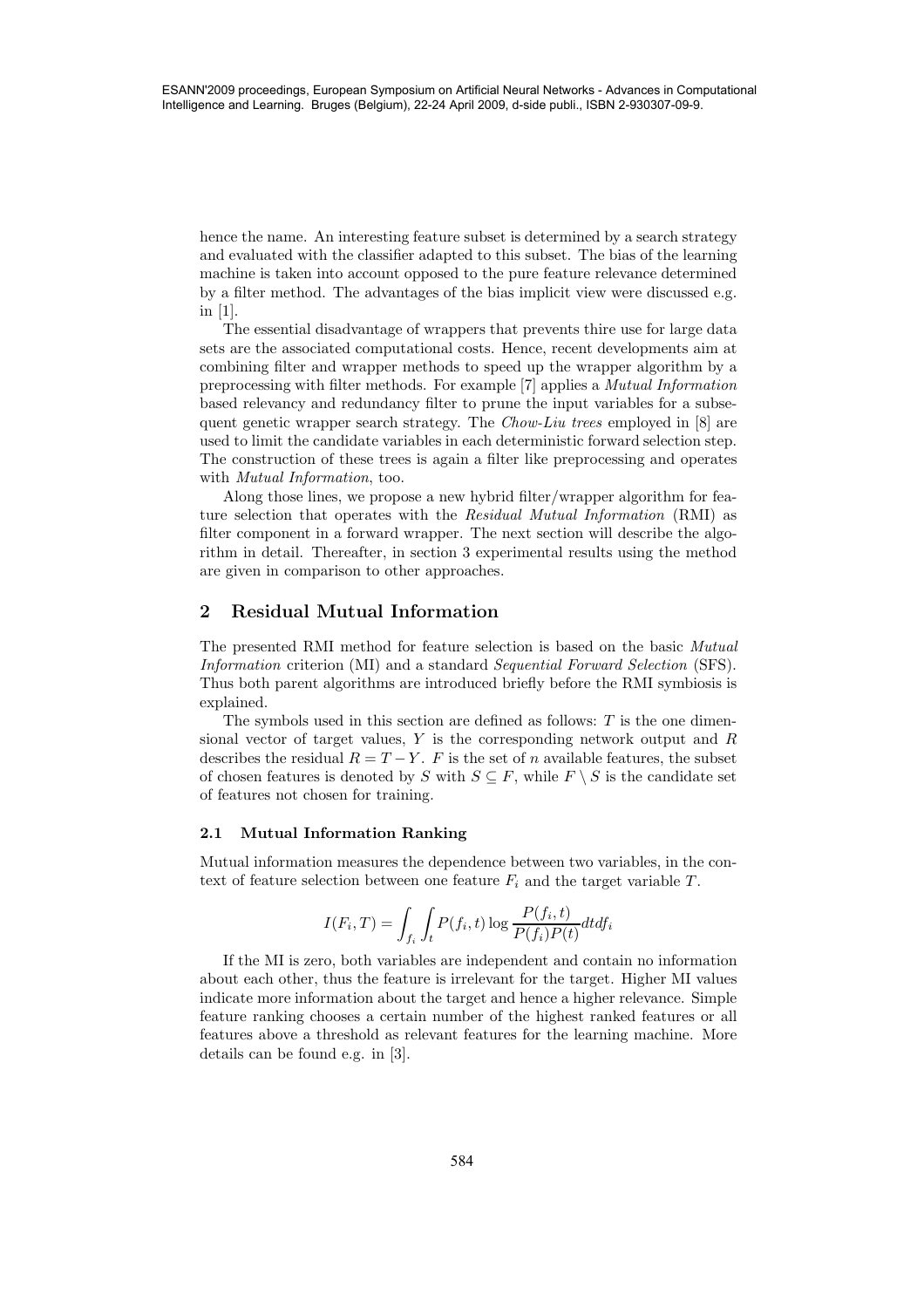#### **2.2 Sequential Forward Selection**

*Sequential Forward Selection* (SFS) is a simple search strategy to find useful features [9]. The basic SFS algorithm starts with an empty feature subset and adds one variable each step until a predefined number of features is reached, or the approximation result does not improve any further. For one step, each candidate feature is separately added to the current subset and subsequently evaluated. The feature that induced the highest improvement is included in the resulting subset. If the best new subsets improves more than a threshold, the algorithm continues with this subset, otherwise it terminates.

## **2.3 Residual Mutual Information**

The first step of the RMI algorithm is the same as for *Mutual Information* ranking. After the information values for all features are computed, a neural network is trained with the single most informative input. Next the residual between network output and desired target is calculated, which in turn is used to calculate the next *Mutual Information* ranking. This yields again an informative input channel, which is added and the procedure repeats. More formal the algorithm can be state the following way:

- 1. Start with a emtpy subset  $S \leftarrow \emptyset$  and initialize  $R \leftarrow T$ .
- 2. Find the feature with the maximum *Mutual Information* to the residual  $F_{max} = \underset{F_i}{\arg \max} [I(F_i, R)].$
- 3. Add it to the subset of chosen features and remove it from the candidate set of features:  $S \leftarrow S \cup F_{max}$ ;  $F \leftarrow F \setminus F_{max}$
- 4. Train the neural network with the feature subset *S* as input and the target *T* .
- 5. Compute the new residual  $R \leftarrow T Y$  and return to 2 or end if stopping criterion is fulfilled.

Possible stopping criteria include but are not limited to: a certain number of features chosen, a residual below a threshold, or the maximum *Mutual Information* below a threshold.

### **2.4 Discussion**

The advantage of using the residual as guiding principle to choose informative features is twofold. First, the residual contains the unexplained part of the target values, hence any redundant candidate variables will not correlate with the residual. Second, the actual use of the neural network helps to cope with the bias of the learning machine.

In the optimal case, the used classifier has no bias and all information present in the chosen features are used to form an accurate prediction. The absolute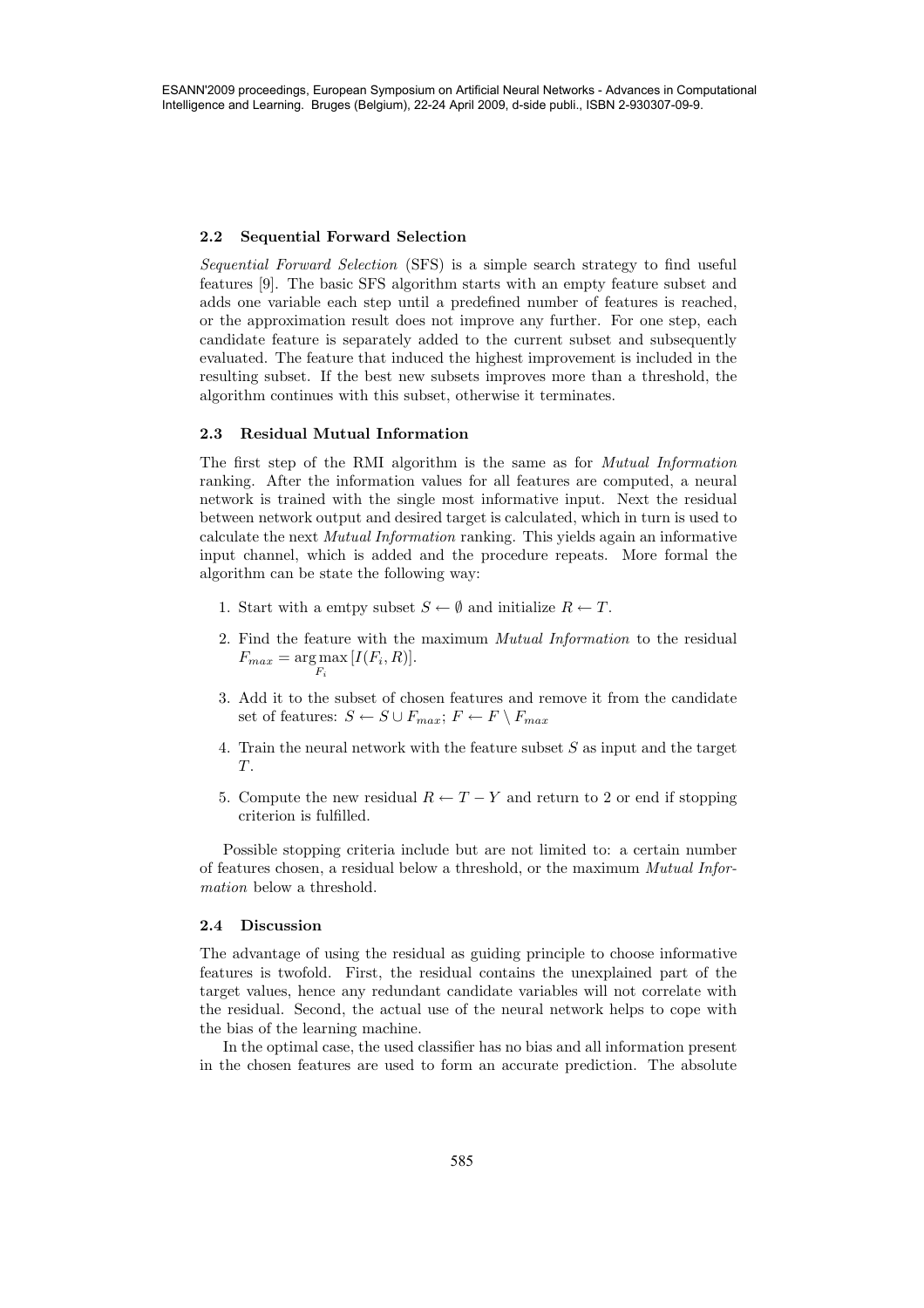value of the residual is a measurement how good the prediction is. Finding features that can predict the current function approximator's performance have to contain additional information about those samples the current predictor is unable to classify correctly. Otherwise it won't be possible to find dependencies to the residual. Thus any feature that contains information about the performance of the classifier is a useful feature.

During the selection process, the set of features *F* is split into two sets *S* and  $F \setminus S$ . Except for redundancies, this is true for the information contained in the features as well:

$$
I(F,T) = I(S,T) + I(F \setminus S,T) - TC(F \setminus S,S,T). \tag{1}
$$

The last term  $TC$  denotes the *Total Correlation* [10]

$$
TC(F\setminus S,S,T)=\int_{F\setminus S}\int_S\int_T P(F\setminus S,S,T)\log\frac{P(F\setminus S,S,T)}{P(F\setminus S)P(S)P(T)}
$$

between both subsets and the target, and captures the redundancies between both sets concerning the target.

The goal of the search strategy is to find a subset *S* with  $I(F, T) = I(S, T)$ , where the subset has as much information about the target as the complete set of features. This is the case if the features not chosen only add redundancies about the target, thus  $I(F \setminus S, T) = TC(F \setminus S, S, T)$ . These redundancies are handled by the use of the residual, because if the information of the subset is represented in the output  $Y$ , any redundant features cannot be used to gain information about the function approximator's performance.

The second benefit of using the residual is the fact that the bias of the learning machine is represented in the residual. This bias of the classifier introduces a loss of information *Ibias* e.g. due to limits of the chosen model. This implies that only a part of the information is in the output *Inet*.

$$
I(S,T) = I_{net}(S,T) + I_{bias}(S,T)
$$
\n
$$
(2)
$$

Apparently, any information that was lost in the black box due to the model selection leads to a higher error in the output and thus is part of the residual.

To conclude, the MI between the residual and the candidate features  $I(I(F \setminus$  $S, R$ ) includes the bias  $I_{bias}(S, T)$  of the function approximator and redundancies of the remaining features  $I(F \setminus S, T) - TC(F \setminus S, S, T)$ . We reformulate Eq.(1) and restate the problem:

$$
I(F,T) = I_{net}(S,T) + I(F \setminus S,R). \tag{3}
$$

The goal is to maximise the information used by the function approximator  $I_{net}(S, T)$ . Thus if the term  $I(F \setminus S, R)$  is zero, all information is in the subset of the features used by the classifier. Hence the algorithm selects the feature with the maximal MI between features and residual to reduce  $I(F \setminus S, R)$  as fast as possible.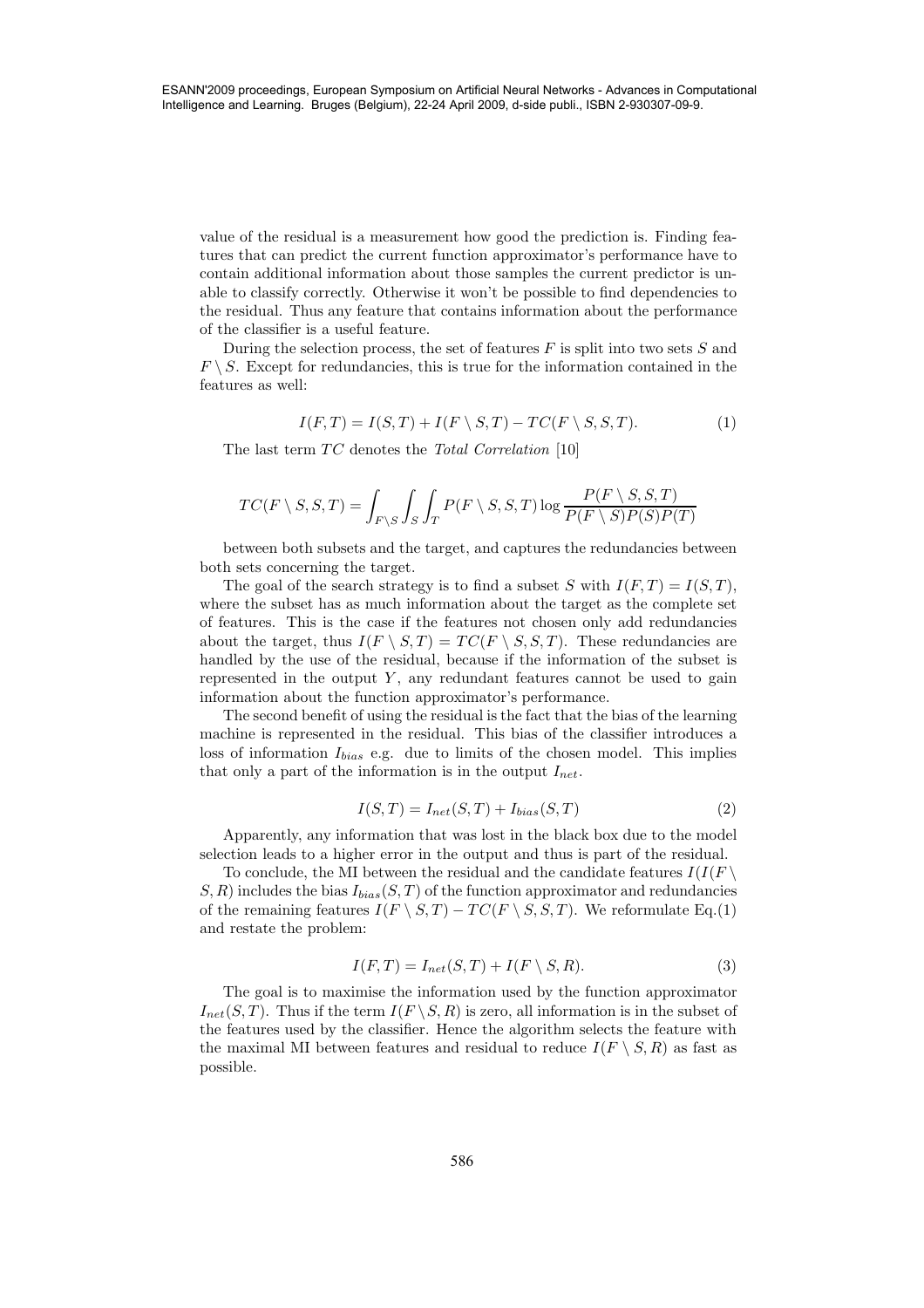#### **3 Experiments and Results**

For evaluating the RMI algorithm, it was compared to related approaches on data sets from the UCI repository [11]. The used classifier is a Multi Layer Perceptron with two hidden layers with 20 and 10 hidden units respectively. This empirically chosen neural net took the role of the black box for the wrapper as well as final classification instance after the feature selection process. All problems are binary classification tasks and the *balanced error rate* was used for a 10-fold cross-validated evaluation.

The RMI method is compared to three different methods: *Sequential Forward Selection* (SFS), *Mutual Information for Feature Selection* (MIFS) and *Chow-Liu trees for feature selection* (CLT-FS). The basic SFS idea was explained in section 2.2. Instead of a mutual information ranking, the more sophisticated MIFS filter approach [12] was used. This method has the advantage of being able to handle redundancies in the input channels, like all the other algorithms. This is achieved by approximating the *Joint Mutual Information* by sums over pairwise *Mutual Information* between features. The third reference is the CLT-FS [8] where the wrapper search process is speeded up by restricting the candidates based on a tree structure constructed by MI values between features and targets. Additionally, the results of the neural network without any feature selection (All) are provided. The results are summarized in table 1.

| Data Set    | Ionosphere         | Spambase      | GermanCredit  | Breast Cancer |
|-------------|--------------------|---------------|---------------|---------------|
| Features    | 34                 | 57            | 24            | 30            |
| Samples     | 351                | 4601          | 1000          | 569           |
| All         | $20.08\sqrt{34/-}$ | $13.81(57/-)$ | $41.70(24/-)$ | $13.78(30/-)$ |
| <b>SFS</b>  | 18.47(3/130)       | 17.39(8/477)  | 39.06(4/110)  | 13.44(4/140)  |
| <b>MIFS</b> | $24.54(5/-)$       | $16.29(18/-)$ | $37.47(6/-)$  | $12.48(5/-)$  |
| CLT-FS      | 18.12(6/38)        | 17.26(9/97)   | 38.52(3/24)   | 9.37(8/37)    |
| RMI         | 17.08(5/6)         | 13.93(54/55)  | 39.73(15/16)  | 8.58(5/6)     |

Table 1: The results for the different data sets and feature selection methods. The balanced error rate is given in percent. The number of chosen features and the number of instances when a network and evaluation training cycle is required during the selection process, are shown in parentheses.

The results in the table show that the RMI approach is quite capable of producing results on par with the other approaches, yet it is considerably faster regarding the required number of instances to train and evaluate the classifier. One interesting observation is that despite using the same stopping criterion (no further improvement compared to the previous classifier) for all four test, in two of them (GermanCredit and Spambase), a high number of features was chosen by the RMI method. This seems like a conservative behavior of keeping as many features as possible. But for both of the other test data sets, RMI selected a number of features very similar to the best competing methods. Changing the threshold for the termination condition relieves the problem to some degree, but